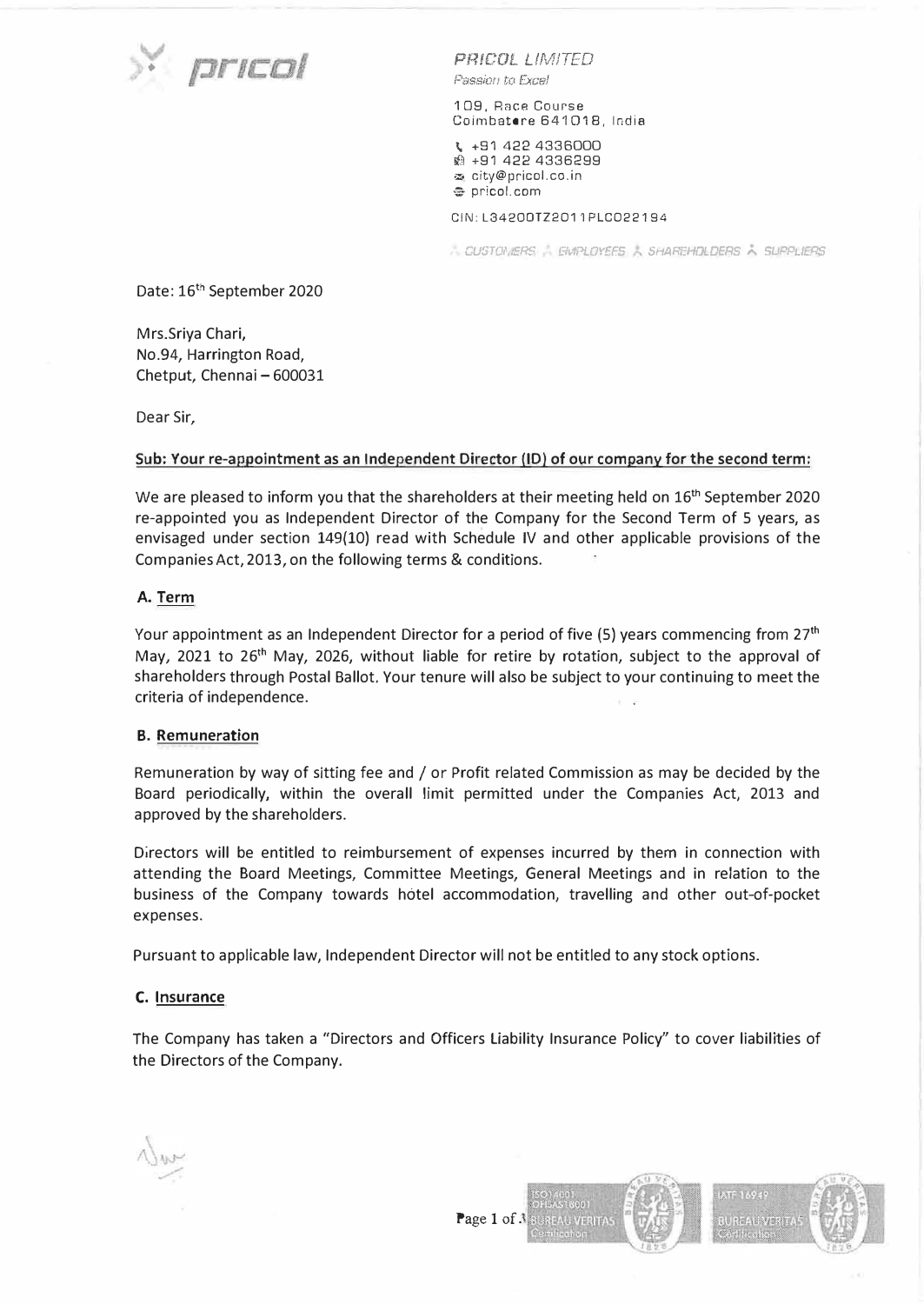

*L !M/ T EO*  Passion to Excel

# **D. Committees**

You may be nominated on one or more Committees of the board and in such event you shall abide with the relevant Committee's term of reference and any specific responsibilities.

# E. Code of Conduct and Duties and Responsibilities

- 1. The Independent Director shall abide by the Guidelines of professional conduct, Role, Function and Duties as an Independent Director as provided in Schedule IV of the Companies Act, 2013., SEBI {Listing Obligations and Disclosure Requirements) Regulations, 2015, and any other law for the time being in force and in future.
- 2. The Independent Director shall strictly abide by all Code of Conducts as prescribed by the Company as required to be followed by various acts, enactments, Rules, Regulations, agreements etc., at any point of time.
- 3. The Independent Director should not indulge in any activity that is detrimental to the Company and its stake holders directly or indirectly at any point of time.

# **F. Prohibition on Insider Trading**

Independent Director will follow the Company's "Code for Prevention of Insider Trading" on insider information and the requirement under the Companies Act, 2013 and SEBI Regulations, which inter-alia requires that price-sensitive information is not used or transmitted and maintained securely. You should not make any statements that might risk a breach of these requirements without prior clearance.

## **G. Separate Meeting**

- 1. Independent Directors of the company shall hold at least one meeting in a year, without the attendance of non-Independent Directors and members of management;
- 2. The Independent Director of the company shall strive to be present at such meeting;

## **H. Evaluation**

- 1. Re-appointment of Independent Director shall be on the basis of report of performance evaluation and in compliance with the Companies Act, 2013 and relevant Rules thereof.
- 2. Resignation and removal of Independent Director shall be in the same manner as is provided in Sections 168 and 169 of the Act.

## I. Law

1. All the terms as mentioned above, including your appointment, remuneration, professional conduct, role and functions, duties and evaluation shall be governed by the Companies Act, 2013 and rules made thereunder and corporate governance requirement under the SEBI (Listing Obligations and Disclosure Requirements) Regulations, 2015, as amended from time to time.